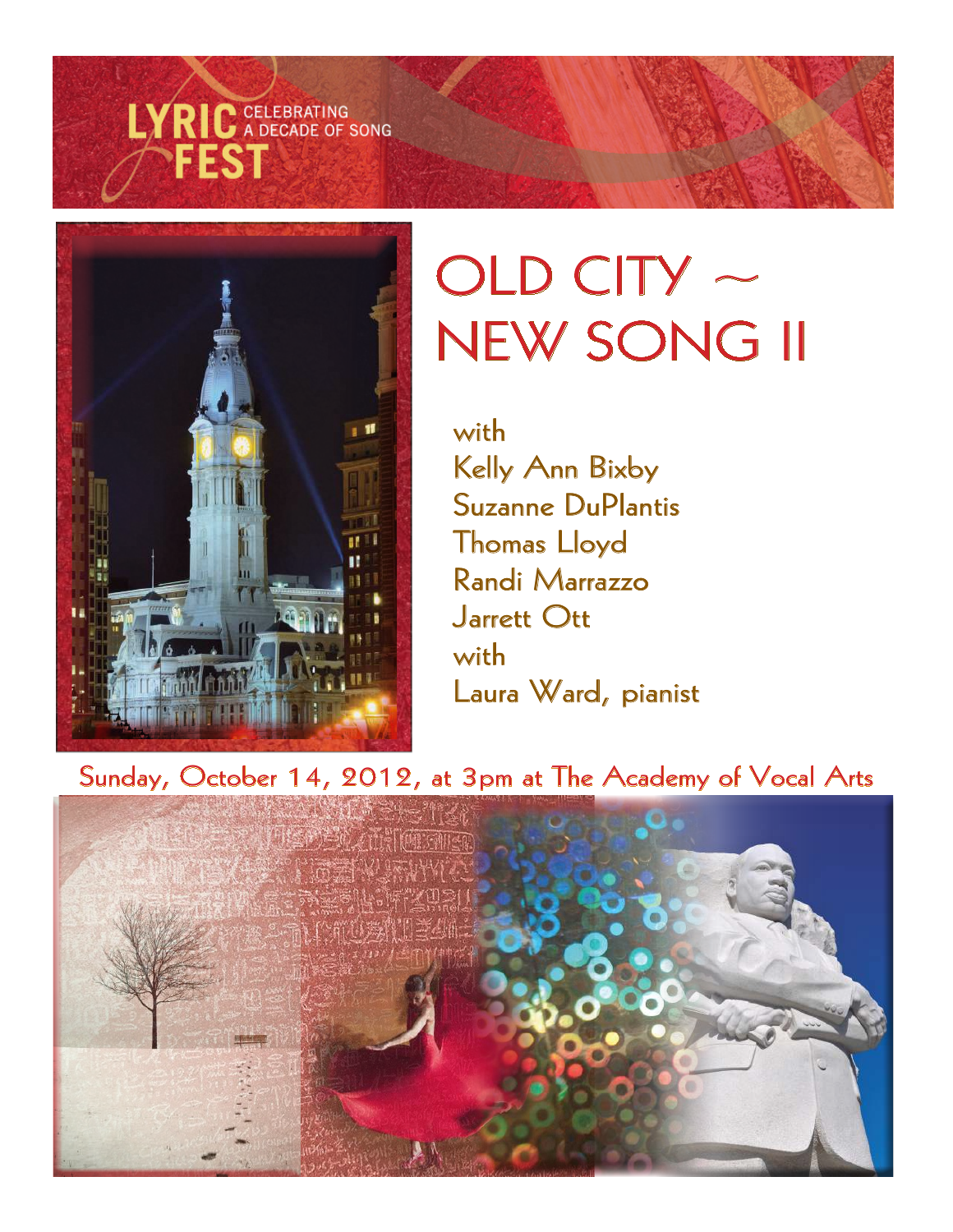#### PROGRAM

Musical Direction and Piano - Laura Ward

#### Sweets and Bittersweets

#### The Pennycandystore Beyond the El and the El Leonard Bernstein

I envy public love a state of the state of the Richard Danielpour

## Jarrett Ott (1918-1990) A Birthday Ned Rorem and the United States of the United States and the Ned Rorem of the Ned Rorem of the United States and the United States and the United States and the United States and the United States and the United Randi Marrazzo (1923- ) Kelly Ann Bixby (1956- )

#### Sara's Memories; Two Teasdale Settings

| <b>Spring Rain</b>  | <b>Michael Djupstrom</b> |
|---------------------|--------------------------|
| Jarrett Ott         | $(1980- )$               |
| Let it be forgotten | George Crumb             |
| Suzanne DuPlantis   | $(1929-)$                |

#### A Love Song, Six Landscapes, A Love Song

| Love Song                         | <b>Sheridan Seyfried</b>   |
|-----------------------------------|----------------------------|
| Randi Marrazzo                    | $(1984-)$                  |
| <b>Six Significant Landscapes</b> | <b>Vincent Persichetti</b> |
| <b>Thomas Lloyd</b>               | $(1915-1987)$              |
| <b>Behold!</b> Thou art fair      | George Rochberg            |
| Kelly Ann Bixby                   | $(1918 - 2005)$            |

#### Two Soliloquies

Bob's Bedroom Aria Gian Carlo Menotti

Leah's Aria Andrea Clearfield Suzanne DuPlantis (1960- ) Jarrett Ott (1911-2007)

#### $Old Words ~ \sim$  New Sounds

Sweet is the Rose Marc Blitzstein Sweet is the Rose Marc Blitzstein Marc Blitzstein Thomas Lloyd (1905-1964) Echo's Song Daron Hagen Kelly Ann Bixby (1961- ) Ben Unleashed (World Premiere) Thomas Lloyd Ensemble (1952- )